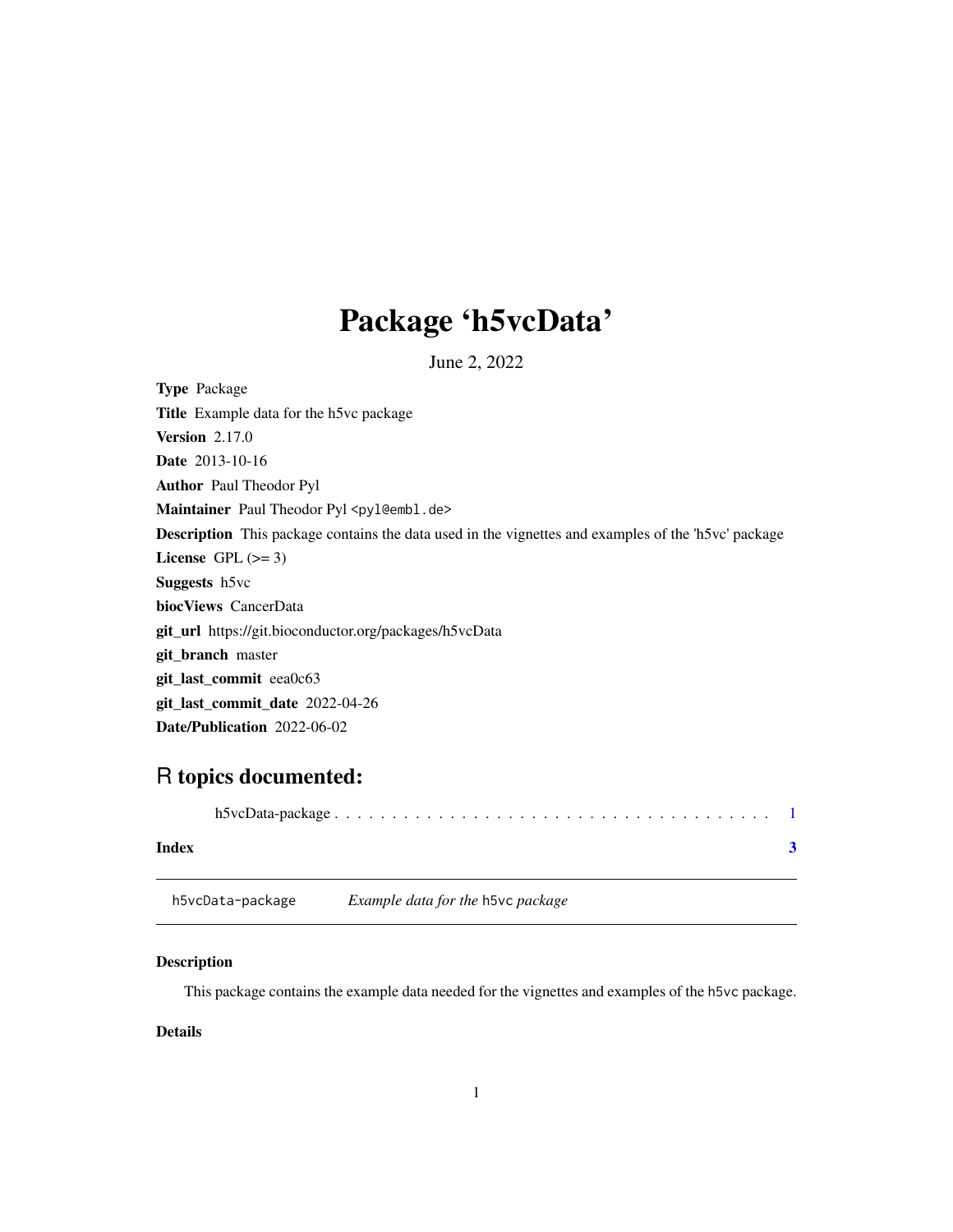| Package: | h5vcData   |
|----------|------------|
| Type:    | Package    |
| Version: | 1.0.0      |
| Date:    | 2013-10-16 |
| License: | $GPL (=3)$ |

<span id="page-1-0"></span>This package contains the following files in inst/extdata:

example.tally.hfs5: The example HDF5 tally file

NRAS.AML.bam: BAM file containig reads spanning the NRAS locus from an AML sample

NRAS.AML.bam.bai: BAM file index for NRAS.AML.bam

NRAS.Control.bam: BAM file containig reads spanning the NRAS locus from the matched control sample

NRAS.Control.bam.bai: BAM file index for NRAS.Control.bam

Pt\*bam: BAM file containing reads spannign DNMT3A locus of cancer or control samples from a total of 6 pairs Pt\*bam.bam: Corresponding index files for the set of bam files overlapping the DNMT3A locus

This package contains the following data objects in data:

variantCalls is the data.frame containing a set of example variant calls on the example tally file

#### Author(s)

Paul Theodor Pyl Maintainer: Paul Theodor Pyl <pyl@embl.de>

#### See Also

[h5vc](#page-0-1)

#### Examples

```
tallyFile <- system.file("extdata", "example.tally.hfs5", package = "h5vcData")
caseBamFile <- system.file("extdata", "NRAS.AML.bam", package = "h5vcData")
controlBamFile <- system.file("extdata", "NRAS.Control.bam", package = "h5vcData")
data( "example.variants", package = "h5vcData" )
head(variantCalls)
```